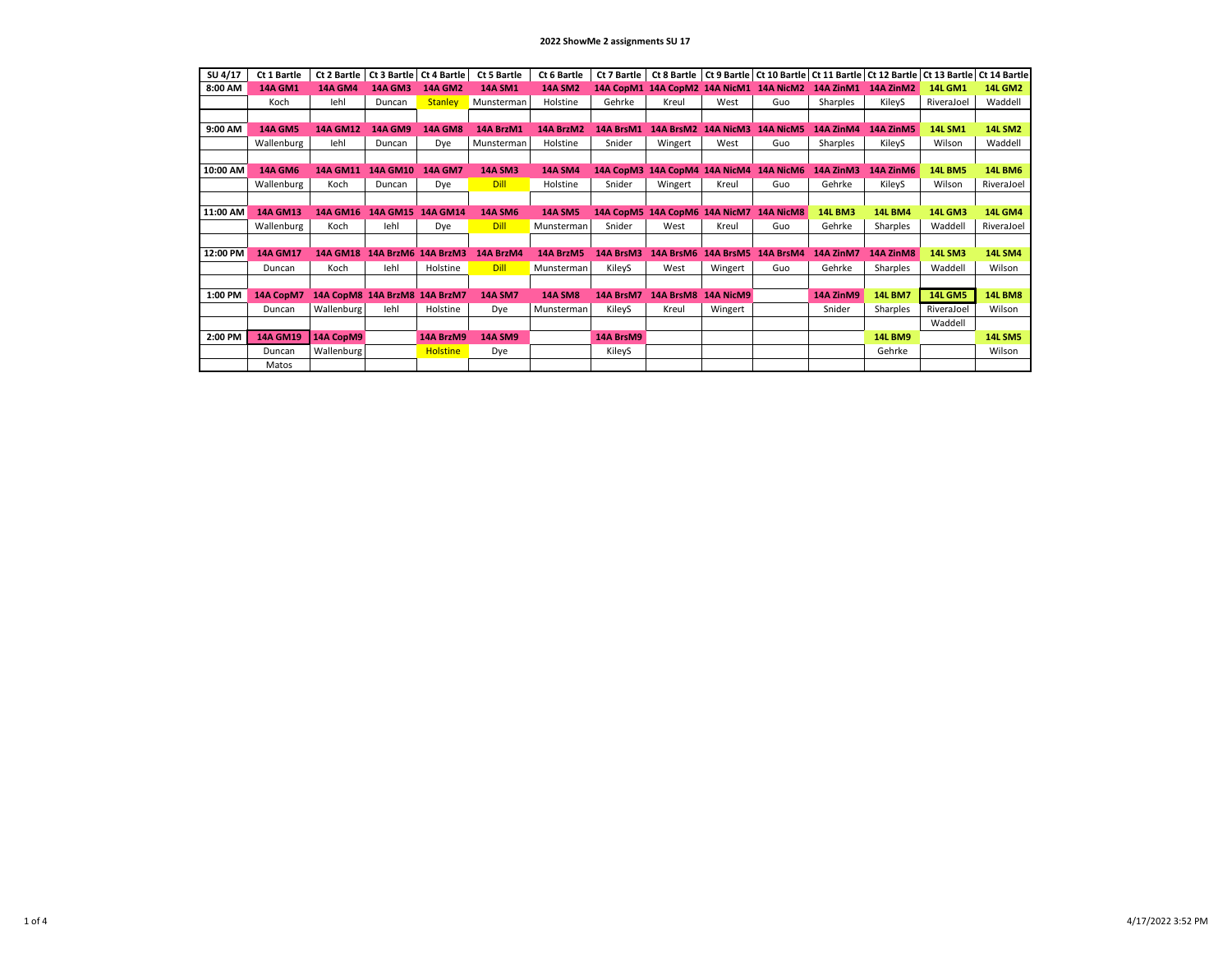## **2022 ShowMe 2 assignments SU 17**

| SU 4/17  | Ct 15 Bartle   |                 | Ct 16 Bartle   Ct 17 Bartle | Ct 18 Bartle   | Ct 19 Bartle   Ct 20 Bartle   Ct 21 Bartle   Ct 22 Bartle   Ct 23 Bartle |          |                 |                 |                 | Ct 24 Bartle   Ct 25 Bartle                 |                |                | Ct 26 Bartle   Ct 27 Bartle | Ct 28 Bartle   | Ct 29 Bartle   |                 |                 |            | Ct 30 Bartle   Ct 31 Bartle   Ct 32 Bartle   Ct 33 Bartle |
|----------|----------------|-----------------|-----------------------------|----------------|--------------------------------------------------------------------------|----------|-----------------|-----------------|-----------------|---------------------------------------------|----------------|----------------|-----------------------------|----------------|----------------|-----------------|-----------------|------------|-----------------------------------------------------------|
| 8:00 AM  | <b>15L GM2</b> | <b>18NB GM4</b> | 18NB GM2                    | <b>15L GM3</b> | <b>18NB SM3</b>                                                          | 13 A GM1 | <b>13 A GM4</b> | 13 A GM3        | <b>13 A GM2</b> | <b>13L SM1</b>                              | <b>13L SM2</b> | <b>14L BM2</b> | <b>13L SM3</b>              | <b>14L BM1</b> | <b>13U BM1</b> | <b>12N SM1</b>  | <b>12N SM2</b>  | 12 A BrzM1 | 12 A BrzM2                                                |
|          | Thomas         | Lopez           | Fortin                      | WhiteP         | Routsong                                                                 | Knuth    | Bryden          | Matos           | Fosselius       | Garner                                      | Kirlin         | <b>Sullins</b> | JohnstonJ                   | Marcelino      | WhiteL         | Shrum           | MahadevP        | Cap        | Wallace                                                   |
|          |                |                 |                             |                |                                                                          |          |                 |                 |                 |                                             |                |                |                             |                |                |                 |                 |            |                                                           |
| 9:00 AM  | <b>15L GM1</b> | <b>18NB SM2</b> | 18NB CopM1                  | <b>15L GM4</b> | 18NB CopM4                                                               | 13 A SM1 | 13 A SM2        | 13 A SM3        | <b>13 A SM4</b> | 13 A CopM1 13 A CopM2 13 A CopM3            |                |                | <b>13L SM4</b>              | <b>13L GM1</b> | <b>13U BM2</b> | <b>12 A GM1</b> | <b>12 A GM2</b> | 12 A BrzM4 | 12 A BrzM3                                                |
|          | Krivohlavek    | Lopez           | Fortin                      | Ortiz          | Routsong                                                                 | Knuth    | Bryden          | Hupf            | Fosselius       | Garner                                      | Kirlin         | Welch          | JohnstonJ                   | Marcelino      | Myers          | Shrum           | MahadevP        | Dickey     | Wallace                                                   |
|          |                |                 |                             |                |                                                                          |          |                 |                 |                 |                                             |                |                |                             |                |                |                 |                 |            |                                                           |
| 10:00 AM | 15L BrzM1      |                 | 18NB BrzM2 18NB BrzM3       | 15L BrzM2      | 18NB CopM2                                                               | 13 A GM5 | <b>13 A GM8</b> | <b>13 A GM7</b> | <b>13 A GM6</b> | <b>13L SM5</b>                              | 13 A BrzM1     | 13 A BrzM2     | <b>13L SM6</b>              | <b>13L GM2</b> | <b>13U BM3</b> | <b>12N GM1</b>  | <b>12N GM2</b>  |            | 12 A CopM1 12 A CopM2                                     |
|          | Krivohlavek    | Thomas          | Fortin                      | Ortiz          | WhiteP                                                                   | Knuth    | Bryden          | Hupf            | Fosselius       | Matos                                       | Kirlin         | Welch          | Sullins                     | Marcelino      | Myers          | WhiteL          | MahadevP        | Dickey     | Cap                                                       |
|          |                |                 |                             |                |                                                                          |          |                 |                 |                 |                                             |                |                |                             |                |                |                 |                 |            |                                                           |
| 11:00 AM | <b>15L GM5</b> | <b>18NB GM6</b> | 18NB SM5                    | <b>15L GM6</b> | 18NB CopM3                                                               | 13 A SM5 | 13 A SM6        | <b>13 A SM7</b> | <b>13 A SM8</b> | 13 A CopM4 13 A CopM5 13 A CopM6 13 A CopM7 |                |                |                             | <b>13L GM3</b> | <b>13U BM4</b> | <b>12 A GM4</b> | <b>12 A GM5</b> |            | 12 A BrzM5 12 A CopM3                                     |
|          | Krivohlavek    | Thomas          | Lopez                       | Ortiz          | WhiteP                                                                   | Routsong | Bryden          | Hupf            | Fosselius       | Matos                                       | Garner         | Welch          | Sullins                     | JohnstonJ      | Myers          | WhiteL          | Shrum           | Wallace    | Cap                                                       |
|          |                |                 |                             |                |                                                                          |          |                 |                 |                 |                                             |                |                |                             |                |                |                 |                 |            |                                                           |
| 12:00 PM | 15L BrzM3      |                 | 18NB BrzM5 18NB BrzM6       | 15L BrzM4      | 18NB CopM6 13 A GM9                                                      |          | 13 A GM10       | 13 A SM9        | 13 A SM10       | 3 A BrzM5                                   | 13 A BrzM4     | 13 A BrzM3     | 13 A BrzM6                  | <b>13L SM7</b> | <b>13U BM5</b> | <b>12 A GM3</b> | 12 A GM6        |            | 12 A BrzM6 12 A CopM4                                     |
|          | Fortin         | Thomas          | Lopez                       | Knuth          | WhiteP                                                                   | Routsong | Bryden          | Kirlin          | Fosselius       | Matos                                       | Garner         | Marcelino      | Welch                       | JohnstonJ      | MahadevP       | WhiteL          | Shrum           | Wallace    | Dickey                                                    |
|          |                |                 |                             |                |                                                                          |          |                 |                 |                 |                                             |                |                |                             |                |                |                 |                 |            |                                                           |
| 1:00 PM  | <b>15L GM7</b> | 18NB BrzM7      | <b>18NB SM7</b>             | 15L BrzM5      | 18NB CopM7 13 A GM11                                                     |          |                 | 13 A SM11       |                 | 13 A CopM9 13 A CopM8 13 A BrzM7            |                |                | 13 A BrzM8                  |                | <b>13U BM6</b> | <b>12 A GM7</b> | <b>12N GM3</b>  |            | 12 A CopM5 12 A CopM6                                     |
|          | Fortin         | Krivohlavek     | Lopez                       | Knuth          | Ortiz                                                                    | Routsong |                 | Kirlin          |                 | Hupf                                        | Garner         | Marcelino      | Welch                       |                | MahadevP       | <b>Mvers</b>    | Shrum           | Cap        | Dickey                                                    |
|          | Thomas         |                 |                             |                |                                                                          | WhiteP   |                 |                 |                 |                                             |                |                |                             |                |                |                 |                 |            |                                                           |
| 2:00 PM  | <b>15L GM8</b> |                 |                             |                |                                                                          |          |                 |                 |                 | 13 A CopM10                                 |                | 13 A BrzM9     |                             |                |                |                 |                 |            | 12 A BrzM7 12 A CopM7                                     |
|          | <b>Buss</b>    |                 |                             |                |                                                                          |          |                 |                 |                 | <b>Hernandez</b>                            |                | Marcelino      |                             |                |                |                 |                 | Chapman    | Dickey                                                    |
|          | <b>Akers</b>   |                 |                             |                |                                                                          |          |                 |                 |                 |                                             |                |                |                             |                |                |                 |                 |            |                                                           |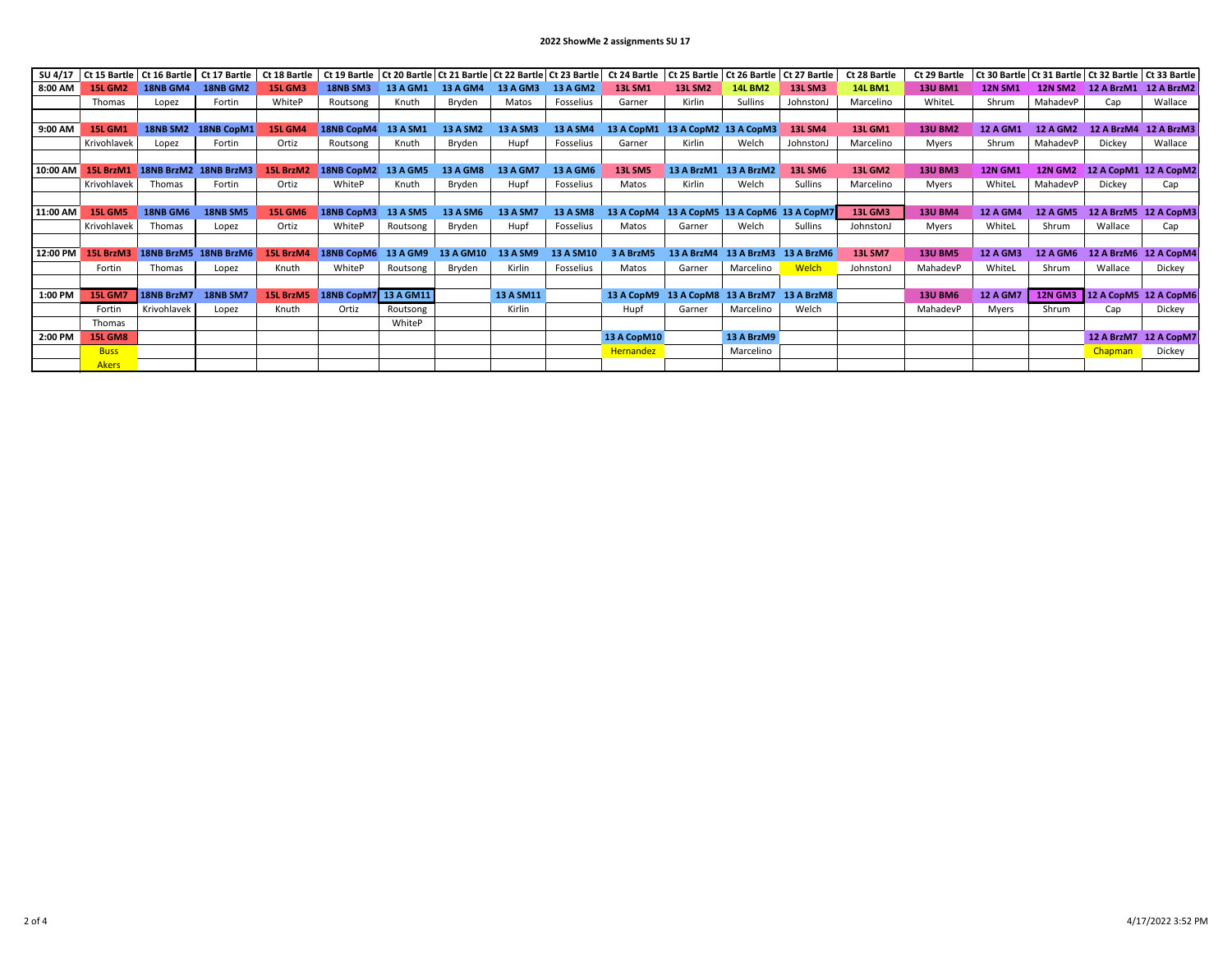## **2022 ShowMe 2 assignments SU 17**

| SU 4/17  | Ct 34 Bartle                         | Ct 35 Bartle                                    |                 | Ct 36 Bartle   Ct 37 Bartle | Ct 38 Bartle   |                | Ct 39 Bartle   Ct 40 Bartle | Ct 41 Bartle | Ct 42 Bartle | Ct 43 Bartle | Ct 44 Bartle   | Ct 45 Bartle    | Ct 46 Bartle    | Ct 47 Bartle    | Ct 48 Bartle    | Ct 49 Bartle   |
|----------|--------------------------------------|-------------------------------------------------|-----------------|-----------------------------|----------------|----------------|-----------------------------|--------------|--------------|--------------|----------------|-----------------|-----------------|-----------------|-----------------|----------------|
| 8:00 AM  |                                      | 11N Po11N GM1 11N Po11N GM2 12N BrzM3 12N BrzM2 |                 |                             | 12N BrzM1      | <b>14U BM1</b> | 130 P1M21                   | 130 P1M23    | 140 P1M21    | 140 P1M23    | <b>13U SM1</b> | <b>15A GM1</b>  | <b>15A GM2</b>  | <b>15A GM3</b>  | <b>15A GM4</b>  | <b>15A BM1</b> |
|          | Buss                                 | <b>Ellis</b>                                    | Bentley         | Johannsen                   | KileyB         | Swift          | Catchpool                   | Gard         | Wassem       | Nicholson    | Keenev         | Becker          | Gonzalez        | Chapman         | Bravo           | Hutson         |
|          |                                      |                                                 |                 |                             |                |                |                             |              |              |              |                |                 |                 |                 |                 |                |
| 9:00 AM  | 11N Po11N GM3 11N Po11N GM4          |                                                 | <b>12 A SM1</b> | 12 A SM2                    | 12N BrzM4      | <b>14U BM2</b> | 130 P1M1                    | 130 P1M18    | 140 P1M1     | 140 P1M18    | <b>13U SM2</b> | <b>15A GM6</b>  | <b>15A GM7</b>  | <b>15A GM10</b> | <b>15A GM11</b> | <b>15A SM1</b> |
|          | Martin                               | <b>Ellis</b>                                    | Bentley         | Gunter                      | KileyB         | Swift          | Stejskal                    | Gard         | Perez        | Nicholson    | Hernandez      | Becker          | Gonzalez        | Mercado         | Bravo           | Hutson         |
|          |                                      |                                                 |                 |                             |                |                |                             |              |              |              |                |                 |                 |                 |                 |                |
| 10:00 AM | 11N Po11N SM1 11N Po11N SM2          |                                                 | <b>12 A SM3</b> | <b>12 A SM4</b>             | 12N BrzM5      | <b>14U BM3</b> | 130 GM1                     | 130 SM1      | 140 GM1      | 140 SM1      | <b>13U GM1</b> | <b>15A GM5</b>  | <b>15A GM8</b>  | <b>15A GM9</b>  | <b>15A GM12</b> | <b>15A BM3</b> |
|          | Martin                               | <b>Buss</b>                                     | Bentley         | Gunter                      | Johannsen      | Swift          | Catchpool                   | Gard         | Perez        | Nicholson    | Hernandez      | Keenev          | Gonzalez        | Mercado         | Chapman         | Hutson         |
|          |                                      |                                                 |                 |                             |                |                | Stejskal                    |              | Wassem       |              |                |                 |                 |                 |                 |                |
|          | 11:00 AM 11N Po11N GM5 11N Po11N GM6 |                                                 | <b>12 A SM6</b> | <b>12 A SM5</b>             | <b>12N SM3</b> | <b>14U BM4</b> | 130 GM2                     | 130 SM2      | 140 GM2      | 140 SM2      | <b>13U SM3</b> | <b>15A GM13</b> | <b>15A GM14</b> | <b>15A GM15</b> | <b>15A GM16</b> | <b>15A BM4</b> |
|          | Martin                               | <b>Buss</b>                                     | <b>Ellis</b>    | Gunter                      | Johannsen      | KileyB         | Stejskal                    | Gard         | Wassem       | Nicholson    | Hernandez      | Keenev          | Becker          | Mercado         | Chapman         | Bravo          |
|          |                                      |                                                 |                 |                             |                |                | Catchpool                   |              | Perez        |              |                |                 |                 |                 |                 |                |
|          | 12:00 PM 11N Po11N SM3 11N Po11N SM4 |                                                 | 12 A SM7        | <b>12 A SM8</b>             | 12N BrzM6      | <b>14U BM5</b> | 130 GM3                     | 130 SM3      | 140 GM3      | 140 SM3      | <b>13U GM2</b> | <b>15A SM6</b>  | <b>15A SM5</b>  | <b>15A SM4</b>  | <b>15A SM3</b>  | <b>15A BM7</b> |
|          | Bentley                              | <b>Buss</b>                                     | <b>Ellis</b>    | Swift                       | Johannsen      | KileyB         | Catchpool                   | Gard         | Perez        | Nicholson    | Gonzalez       | Keenev          | Becker          | Hutson          | Chapman         | Bravo          |
|          |                                      |                                                 |                 |                             |                |                | Stejskal                    |              | Wassem       |              |                |                 |                 |                 |                 |                |
| 1:00 PM  | 11N Po11N GM7 11N Po11N SM5          |                                                 | <b>12 A GM8</b> | <b>12 A SM9</b>             | <b>12N GM4</b> | <b>14U BM6</b> |                             |              |              |              | <b>13U GM3</b> | 15A GM17        | <b>15A GM18</b> | <b>15A SM7</b>  | <b>15A SM8</b>  | <b>15A BM9</b> |
|          | Bentley                              | Martin                                          | <b>Ellis</b>    | Swift                       | Gunter         | KileyB         |                             |              |              |              | Gonzalez       | Hernandez       | Becker          | Hutson          | Mercado         | Bravo          |
|          |                                      |                                                 |                 |                             |                |                |                             |              |              |              | Koch           |                 |                 |                 |                 |                |
| 2:00 PM  |                                      |                                                 |                 | <b>12 A GM9</b>             |                |                |                             |              |              |              |                |                 |                 | <b>15A GM19</b> | <b>15A SM9</b>  |                |
|          |                                      |                                                 |                 | Gard                        |                |                |                             |              |              |              |                |                 |                 | Hutson          | Mercado         |                |
|          |                                      |                                                 |                 | <b>Ellis</b>                |                |                |                             |              |              |              |                |                 |                 | Becker          |                 |                |